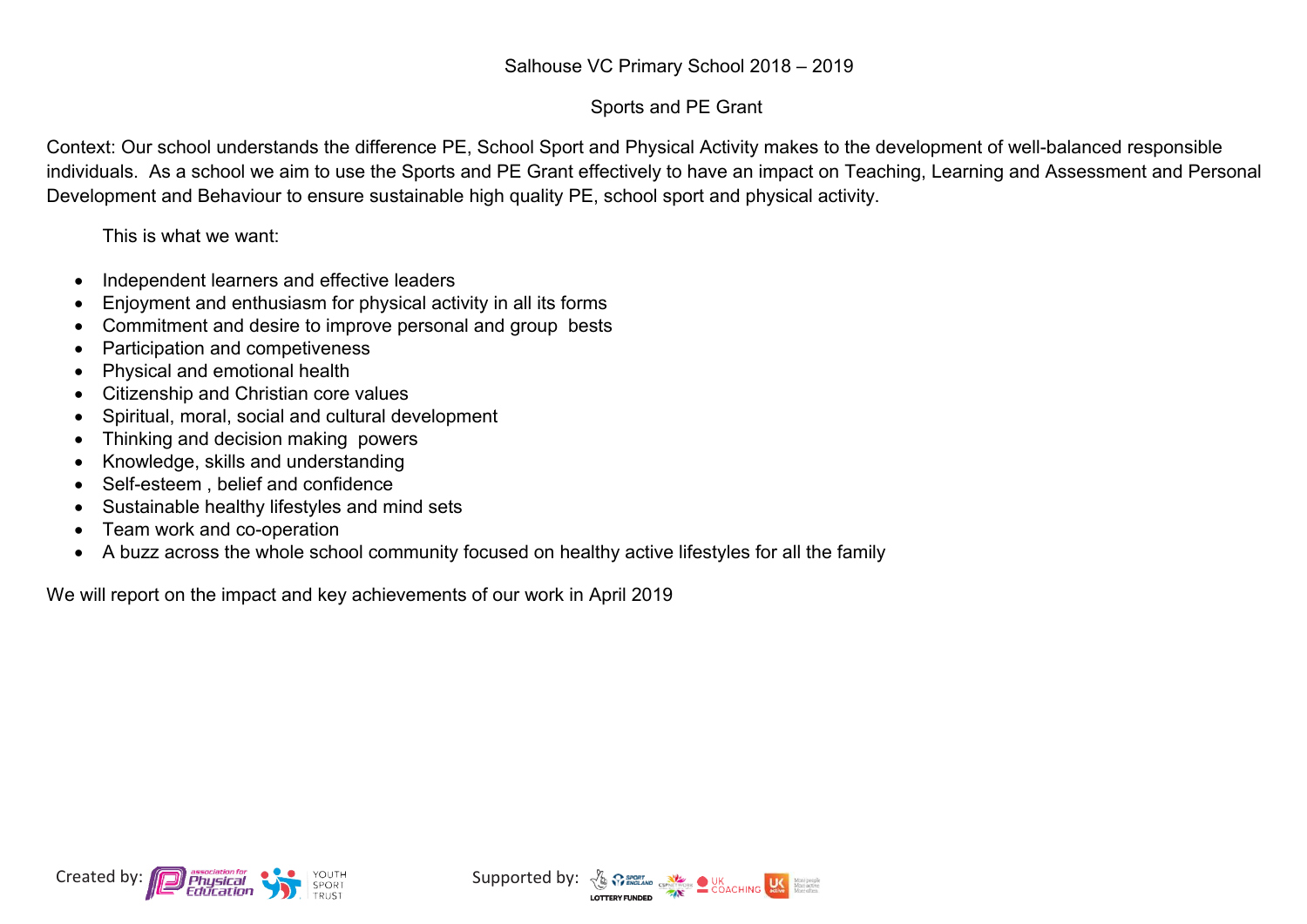| Key achievements to date: September 2017 - April 2018                                                                                                                                                                                                                                                                                                                                                                                                                                                                                                                                                                                                                                                                                                                                                                                                                                                                                                                                                                                                                                                                                                                                                                                                                                                                                                                                                                                                                                                                                                                                                                                                                                                                                                                                                                                                                                                                                                                                                                                                                                                                                                                                                                                                                                                                                                                                                                                                                                                                                                                                                                                                                            | Areas for further improvement : September 2018 - July 2019                                                                                                                                                                                                                                                                                                                                                                                                                                                                                                                                                                                                                                                                                                                                                                                                                                                                                                                                                                                                                                                                                                                                                                                                                                                                                                                                                                                                                                                                                                                                                                                                                                                                                                                                                                                                                                                                                                                                        |  |  |  |
|----------------------------------------------------------------------------------------------------------------------------------------------------------------------------------------------------------------------------------------------------------------------------------------------------------------------------------------------------------------------------------------------------------------------------------------------------------------------------------------------------------------------------------------------------------------------------------------------------------------------------------------------------------------------------------------------------------------------------------------------------------------------------------------------------------------------------------------------------------------------------------------------------------------------------------------------------------------------------------------------------------------------------------------------------------------------------------------------------------------------------------------------------------------------------------------------------------------------------------------------------------------------------------------------------------------------------------------------------------------------------------------------------------------------------------------------------------------------------------------------------------------------------------------------------------------------------------------------------------------------------------------------------------------------------------------------------------------------------------------------------------------------------------------------------------------------------------------------------------------------------------------------------------------------------------------------------------------------------------------------------------------------------------------------------------------------------------------------------------------------------------------------------------------------------------------------------------------------------------------------------------------------------------------------------------------------------------------------------------------------------------------------------------------------------------------------------------------------------------------------------------------------------------------------------------------------------------------------------------------------------------------------------------------------------------|---------------------------------------------------------------------------------------------------------------------------------------------------------------------------------------------------------------------------------------------------------------------------------------------------------------------------------------------------------------------------------------------------------------------------------------------------------------------------------------------------------------------------------------------------------------------------------------------------------------------------------------------------------------------------------------------------------------------------------------------------------------------------------------------------------------------------------------------------------------------------------------------------------------------------------------------------------------------------------------------------------------------------------------------------------------------------------------------------------------------------------------------------------------------------------------------------------------------------------------------------------------------------------------------------------------------------------------------------------------------------------------------------------------------------------------------------------------------------------------------------------------------------------------------------------------------------------------------------------------------------------------------------------------------------------------------------------------------------------------------------------------------------------------------------------------------------------------------------------------------------------------------------------------------------------------------------------------------------------------------------|--|--|--|
| 1. The engagement of all pupils in regular physical activity - the Chief<br>Medical Officer guidelines recommend that all children and young people<br>aged 5 to 18 engage in at least 60 minutes of physical activity a day, of<br>which 30 minutes should be in school<br>90% of parents and 81% of staff surveyed (Feb 2018) agreed their<br>children enjoyed 30 minutes plus of physical activity at school<br>90% of parents surveyed (Feb 2018) said their children enjoyed playtimes<br>Teachers able to give specific examples of where individual children have<br>overcome barriers to participating in sport (e g poor body image)<br>Breakfast, After School and Holiday Clubs provide and support<br>opportunity for all children to enjoy physical outdoor activity<br>Forest School for upper KS2<br>The profile of PE and sport is raised across the school as a tool for whole-<br>2.<br>school improvement<br>In a survey (Feb 2018) on a scale of $1 - 5$ with 5 being high, the average<br>rating for was 4 for how good the federation is at encouraging physical<br>exercise.<br>Teachers surveyed (Jan 2018) recognise the positive impact of working<br>alongside our professional Sports Coach (e g improved attitude,<br>confidence, sportsmanship, participation in children)<br>Teachers report increased confidence in delivering PE and report being<br>upskilled by working in partnership with our professional Sports Coach<br>3. Increased confidence, knowledge and skills of all staff in teaching PE and<br>sport<br>In a recent parent survey (Feb 2018) the average rating on a scale of 1-5<br>, where 5 was high, was 4.32 for how good PE lessons are.<br>4. Broader experience of a range of sports and activities offered to all pupils<br>Through the curriculum, extra curricular activities and visiting<br>sports/physical activities, all children have been introduced to a wide<br>range of activities. Examples of these include: A sponsored run organized<br>by children, karate taster days, a mindfulness day, a logic and problem<br>solving (lateral thinking) day, sponsored dance for Sport Relief.<br>Increased participation in competitive sport<br>5.<br>The school actively promotes, hosts and participates in all cluster events,<br>these include tag rugby, netball, cross country and football tournaments<br>.From Year 2 upwards, the children compete in an inter year athletics<br>award throughout the summer term.<br>In KS2 73% of Year 6 children have participated in cluster tournaments,<br>75% of Year 5, 45% of Year 4 and 30% of Year 3 -53% of KS2 that have<br>competed in cluster events. | The engagement of all pupils in regular physical activity - the Chief Medical Officer<br>guidelines recommend that all children and young people aged 5 to 18 engage in at<br>least 60 minutes of physical activity a day, of which 30 minutes should be in school<br>Work in partnership with parents to promote walking/scooting/cycling to school<br>and so increasing physical activity children enjoy each day.<br>Increase opportunities for outdoor learning and for developing gross motor<br>skills in Year R<br>Increase opportunities for participating in a wider range of physical activities<br>for KS1<br>Develop and zone the outdoor area to support a broad range of outdoor<br>physical activity including the development and maintenance of Forest School<br>Further develop and embed free flow for Early Years (2-5 yr olds) and KS1<br>The profile of PE and sport is raised across the school as a tool for whole-school<br><i>improvement</i><br>Develop leadership/coaching roles for KS2 pupils<br>$\bullet$<br>Develop website, newsletter, social media and displays<br>Develop the work of Sports PE Championing team (SC PW JC EF LD)<br>$\bullet$<br>Increased confidence, knowledge and skills of all staff in teaching PE and sport<br>Embed assessment of PE to inform planning for individuals, groups and<br>whole school improvement<br>Increase staff training opportunities<br>$\bullet$<br>Broader experience of a range of sports and activities offered to all pupils<br>Provide taster sessions for children to have a broader experience of a range<br>$\bullet$<br>of sports and physical activities<br>Increased participation in competitive sport<br>Increase inter-house competitions allowing 100% pupils to experience<br>competitive sport as individuals and as teams<br><b>Other</b><br>Work in partnership with parents and other agencies to improve healthy<br>eating lifestyle choices and raise awareness of importance of hydration |  |  |  |

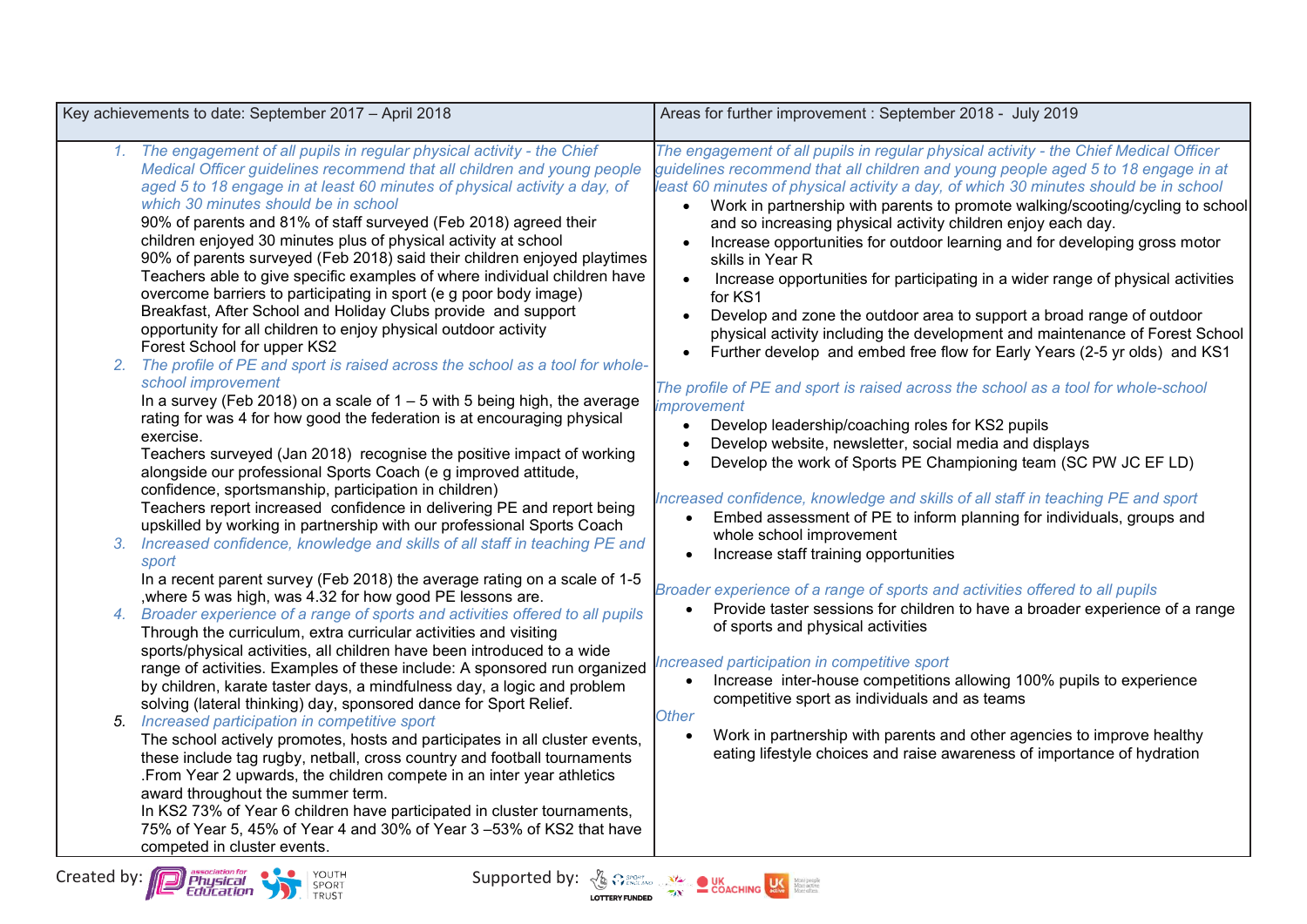| Of those children, 67% of KS2 children regularly participate in an after or<br>before school sports club<br>30% of KS1 children regularly participate in after school clubs |  |
|-----------------------------------------------------------------------------------------------------------------------------------------------------------------------------|--|
|                                                                                                                                                                             |  |

| Meeting national curriculum requirements for swimming and water safety                                                                                                                                                         | KS2 will be continuing swimming<br>lessons through the summer term<br>2018                                                                 |
|--------------------------------------------------------------------------------------------------------------------------------------------------------------------------------------------------------------------------------|--------------------------------------------------------------------------------------------------------------------------------------------|
| What percentage of your current Year 6 cohort swim competently, confidently and proficiently over a distance<br>of at least 25 metres?                                                                                         | % 100                                                                                                                                      |
| What percentage of your current Year 6 cohort use a range of strokes effectively [for example, front<br>crawl, backstroke and breaststroke]?                                                                                   | % 93<br>We predict 100% by the end of<br>the summer term $-$ July 2018                                                                     |
| What percentage of your current Year 6 cohort perform safe self-rescue in different water-based<br>situations?                                                                                                                 | %53<br>This will be reviewed in the<br>Summer term - July 2018                                                                             |
| Schools can choose to use the Primary PE and Sport Premium to provide additional provision for swimming<br>but this must be for activity over and above the national curriculum requirements. Have you used it in this<br>way? | No, although we can and will if<br>there is a need as money has<br>been allocated to support targeted<br>individuals in all areas of sport |



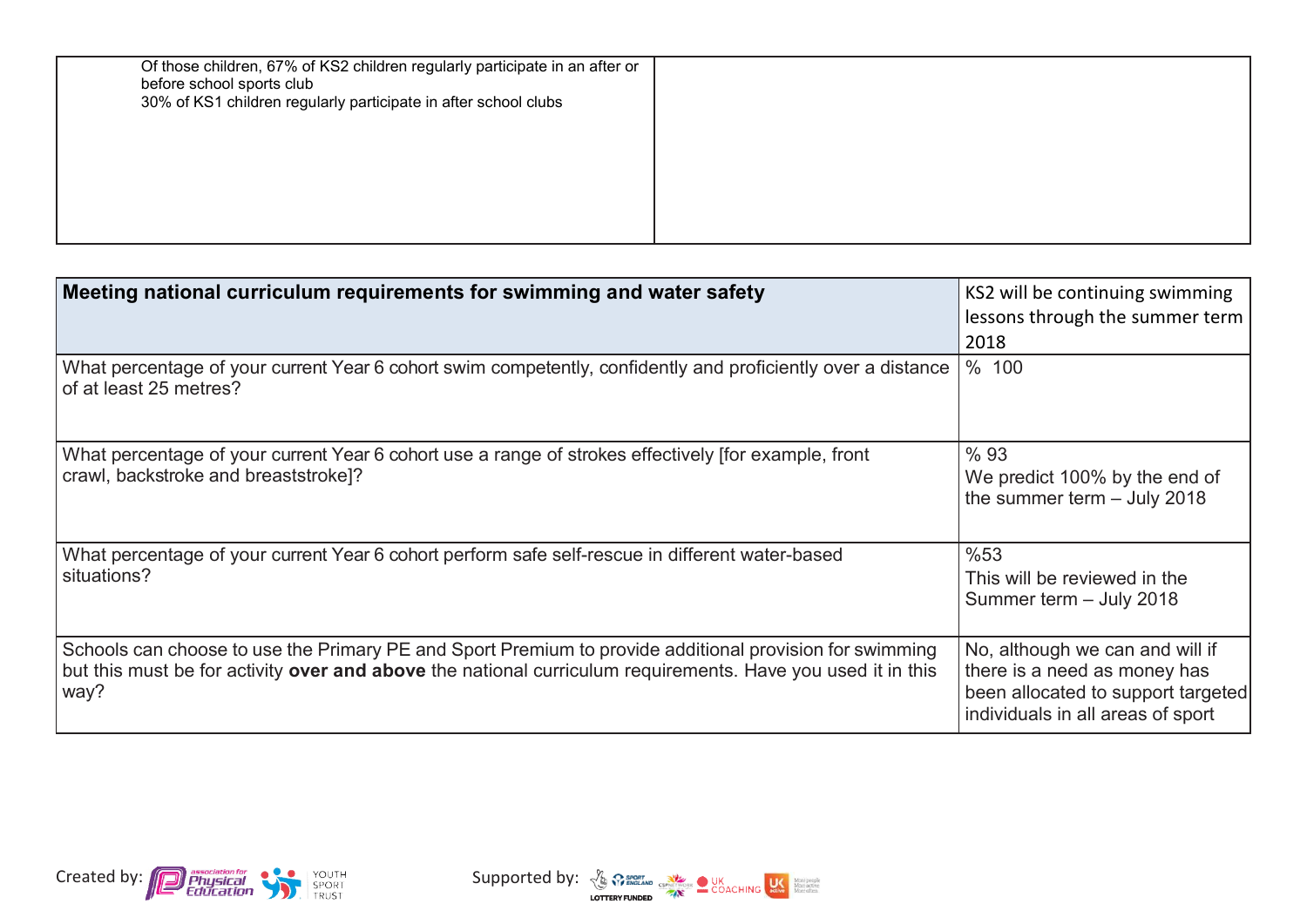| Academic Year: 2018/19<br>Total fund allocated: £16,960<br>Date Updated: April 2018                                                                                                                                                                                                                                                                                                                                                                                                                                                                                                                                                                  |                                                                                                                                                                                                                                                                                                                                                                                                                                                                                                                                                     |                                                                                                                                                      |                                                                                                                                                                                                                                                                                                                                                                                                                                                                                                                                     |                                                                                                                                                                                                                                                                                              |
|------------------------------------------------------------------------------------------------------------------------------------------------------------------------------------------------------------------------------------------------------------------------------------------------------------------------------------------------------------------------------------------------------------------------------------------------------------------------------------------------------------------------------------------------------------------------------------------------------------------------------------------------------|-----------------------------------------------------------------------------------------------------------------------------------------------------------------------------------------------------------------------------------------------------------------------------------------------------------------------------------------------------------------------------------------------------------------------------------------------------------------------------------------------------------------------------------------------------|------------------------------------------------------------------------------------------------------------------------------------------------------|-------------------------------------------------------------------------------------------------------------------------------------------------------------------------------------------------------------------------------------------------------------------------------------------------------------------------------------------------------------------------------------------------------------------------------------------------------------------------------------------------------------------------------------|----------------------------------------------------------------------------------------------------------------------------------------------------------------------------------------------------------------------------------------------------------------------------------------------|
| Key indicator 1: The engagement of all pupils in regular physical activity – Chief Medical Officer guidelines<br>recommend that primary school children undertake at least 30 minutes of physical activity a day in school<br>School focus with clarity on                                                                                                                                                                                                                                                                                                                                                                                           | Percentage of total<br>allocation:<br>52%<br>Sustainability and                                                                                                                                                                                                                                                                                                                                                                                                                                                                                     |                                                                                                                                                      |                                                                                                                                                                                                                                                                                                                                                                                                                                                                                                                                     |                                                                                                                                                                                                                                                                                              |
| intended impact on pupils:<br>Work in partnership with parents to<br>promote walking/scooting/cycling to<br>school and so increasing physical activity<br>children enjoy each day.<br>Increase opportunities for outdoor<br>learning and for developing gross motor<br>skills in Year R<br>Increase opportunities for participating in<br>a wider range of physical activities for<br>KS <sub>1</sub><br>Develop and zone the outdoor area to<br>support a broad range of outdoor physical<br>activity including the development and<br>maintenance of Forest School<br>Further develop and embed free flow for<br>Early Years (2-5 yr olds) and KS1 | Walking to school week - to raise<br>$\bullet$<br>awareness<br>Children to help make a school video for maintenance<br>$\bullet$<br>the website demonstrating the<br>importance and benefits of walking to<br>school.<br>Classes to be involved in walking to<br>school challenges<br>Staff training for outdoor learning in the<br>$\bullet$<br>Early Years<br>Develop use of the Coots outdoor area<br>Develop the Bitterns outdoor area<br>Inter school challenges<br>KS1 taster sessions<br>Improve/maintain the Forest Schools<br>environment. | allocated:<br>Forest School fencing<br>and outdoor pod<br>£1000<br><b>Bitterns Area</b><br>£6000<br>School Resources<br>and taster sessions<br>£1750 | <b>Reviews</b><br>April19<br>Pupils and adults understand, promote<br>and enjoy outdoors and are of an all<br>weather mentality. The children are very<br>active and encouraged to access the<br>loutdoor areas on offer at school and in<br>the local community.<br>The Ofsted inspectors commented on<br>how physically active pupils are.<br>Areas of the school have been<br>developed to support outdoor learning.<br>Staff have accessed outdoor learning<br><b>I</b> CPD<br>Forest School has been cascaded to<br>llower KS2 | suggested next steps:<br>Parent partnership<br>Federation peer support<br>All weather resources<br>Apparatus which enables<br>increasing physical challenge<br>Training and upskilling staff<br>Pupil peer support<br><b>Growth Mindset</b><br>$\bullet$<br>Pupil and family Support Systems |
| Key indicator 2: The profile of PE and sport being raised across the school as a tool for whole school<br>improvement                                                                                                                                                                                                                                                                                                                                                                                                                                                                                                                                | Percentage of total<br>allocation:<br>28%                                                                                                                                                                                                                                                                                                                                                                                                                                                                                                           |                                                                                                                                                      |                                                                                                                                                                                                                                                                                                                                                                                                                                                                                                                                     |                                                                                                                                                                                                                                                                                              |
| Actions to achieve:<br>School focus with clarity on<br>intended impact on pupils:                                                                                                                                                                                                                                                                                                                                                                                                                                                                                                                                                                    |                                                                                                                                                                                                                                                                                                                                                                                                                                                                                                                                                     | Funding<br>allocated:                                                                                                                                | Evidence and impact:<br><b>Reviews</b><br>April 19                                                                                                                                                                                                                                                                                                                                                                                                                                                                                  | Sustainability and<br>suggested next steps:                                                                                                                                                                                                                                                  |



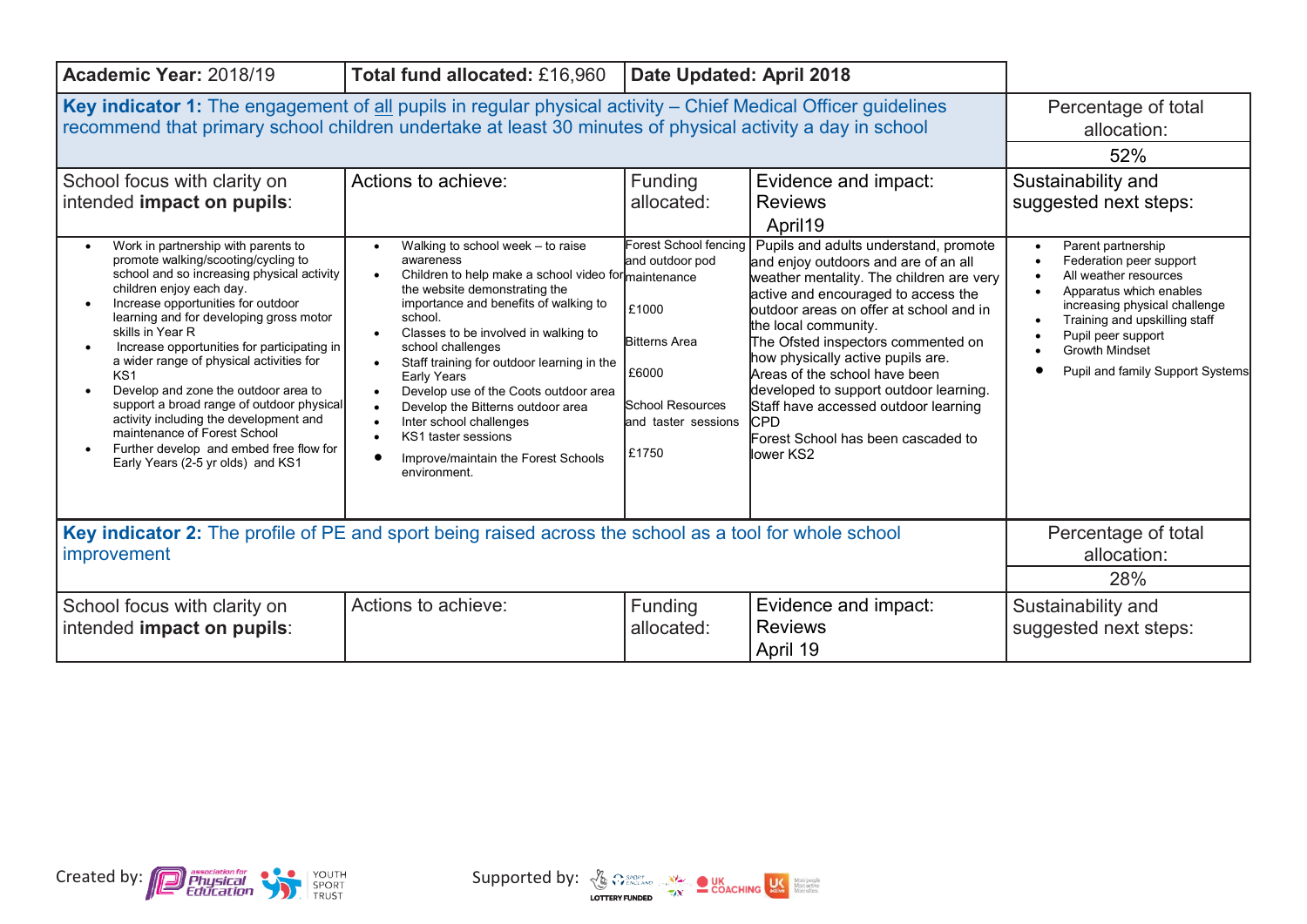| Develop leadership/coaching roles for<br>KS2 pupils                                                                                                                                             | Sports leaders/Playground<br>buddies/Lunchtime helpers to be                                                                                                                                                    | Sports Coach<br>£4104   | Sports and PE have a high profile in school.<br>The PE teaching is seen as a strength of the                                                                                                                                                                                                                                                                                                                                                                                                                                                                                                                                                                       | House captains<br>Designated pupil roles                                                                                                                                                                                                                   |
|-------------------------------------------------------------------------------------------------------------------------------------------------------------------------------------------------|-----------------------------------------------------------------------------------------------------------------------------------------------------------------------------------------------------------------|-------------------------|--------------------------------------------------------------------------------------------------------------------------------------------------------------------------------------------------------------------------------------------------------------------------------------------------------------------------------------------------------------------------------------------------------------------------------------------------------------------------------------------------------------------------------------------------------------------------------------------------------------------------------------------------------------------|------------------------------------------------------------------------------------------------------------------------------------------------------------------------------------------------------------------------------------------------------------|
| Develop website, newsletter, social media<br>and displays<br>Professional Sports Coach leading and<br>upskilling teachers<br>Develop the work of Sports PE<br>Championing team (SC PW JC EF LD) | introduced<br>Delegate the responsibility for updating<br>the website<br>Regularly update the website with<br>information about school sports and<br>lifestyle<br>Timetable regular meetings for the PE<br>team | Sports Champion<br>£600 | school. The school takes a full part in cluster<br>and small schools competitions and are<br>gaining greater success at competitive events.<br>Morning X country and sports clubs are very<br>well attended. Pupils take a lead in their<br>learning and are inspired by the involvement<br>of high school pupils. Older pupils support<br>younger pupils at playtime. Reception and KS1<br>mix confidently with KS2 and are not risk<br>averse. Sports day is a special day for all<br>pupils and without exception, the children<br>participate and support one another. Pupils<br>feel proud of their achievements which are<br>celebrated by the whole school. | Designated staff responsibilities<br>(website, social media, displays,<br>sports champion)<br>Federation staff team to lead<br>development<br>Designated governor for sports<br>and PE Grant (JM)<br>Community and local press<br>Self and peer assessment |



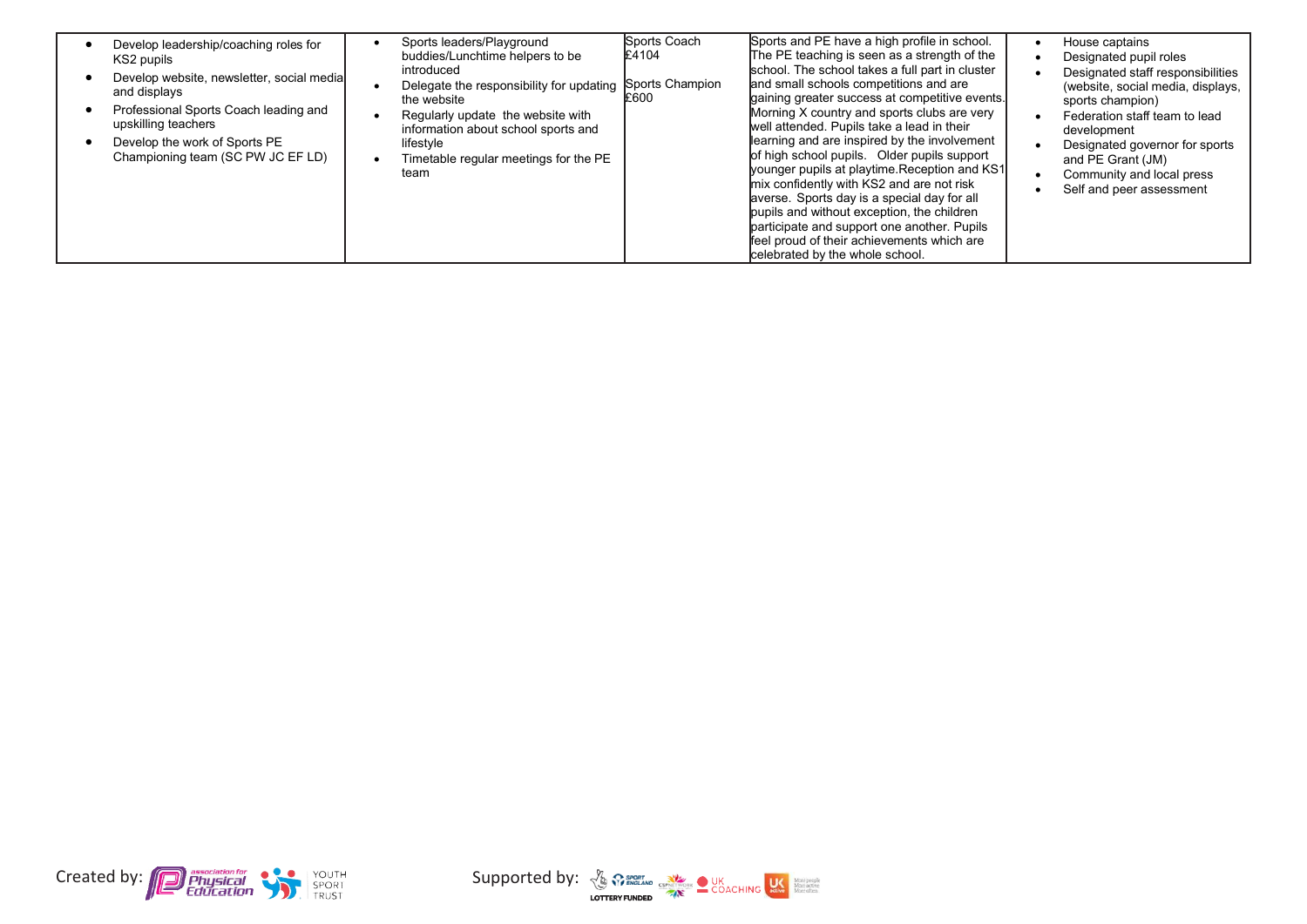| Key indicator 3: Increased confidence, knowledge and skills of all staff in teaching PE and sport                                                          | Percentage of total<br>lallocation:<br>3%                                                                 |                                                                                   |                                                                                                                                                                                                                       |                                                                                                                                                   |
|------------------------------------------------------------------------------------------------------------------------------------------------------------|-----------------------------------------------------------------------------------------------------------|-----------------------------------------------------------------------------------|-----------------------------------------------------------------------------------------------------------------------------------------------------------------------------------------------------------------------|---------------------------------------------------------------------------------------------------------------------------------------------------|
| School focus with clarity on<br>lintended<br>limpact on pupils:                                                                                            | Actions to achieve:                                                                                       | Funding<br>allocated:                                                             | Evidence and impact:<br><b>Reviews</b><br>April 19                                                                                                                                                                    | Sustainability and suggested<br>next steps:                                                                                                       |
| Embed assessment of PE to inform<br>planning for individuals, groups and whole<br>school improvement<br>Increase staff training opportunities<br>$\bullet$ | Introduce 'passport' to teaching staff<br>$\bullet$<br>Specific training for staff to attend<br>$\bullet$ | Software licence<br>£250<br>Training<br>£350                                      | The sports coach is supported by his link to<br>other schools in the cluster. There is still work<br>to be done to use the assessment tool to full<br>effect.                                                         | All staff trained to use and apply<br>assessment software<br>Upskilled staff<br>Opportunities to cascade training<br>to staff, parents and pupils |
| Key indicator 4: Broader experience of a range of sports and activities offered to all pupils                                                              | Percentage of total<br>allocation:                                                                        |                                                                                   |                                                                                                                                                                                                                       |                                                                                                                                                   |
|                                                                                                                                                            |                                                                                                           |                                                                                   |                                                                                                                                                                                                                       | 6%                                                                                                                                                |
| School focus with clarity on                                                                                                                               | Actions to achieve:                                                                                       | Funding                                                                           | Evidence and impact:                                                                                                                                                                                                  | Sustainability and suggested                                                                                                                      |
| lintended                                                                                                                                                  |                                                                                                           | allocated:                                                                        | <b>Reviews</b>                                                                                                                                                                                                        | next steps:                                                                                                                                       |
| impact on pupils:                                                                                                                                          |                                                                                                           |                                                                                   | April 19                                                                                                                                                                                                              |                                                                                                                                                   |
| Provide taster sessions for children to<br>$\bullet$<br>have a broader experience of a range of<br>sports and physical                                     | Boogie bounce day<br>$\bullet$<br>Sailing taster day<br>$\bullet$                                         | Individual targeted<br>activities<br>£500<br>Boogie Bounce KS1<br>Sailing<br>£600 | Teachers seek and follow through<br>opportunities for new outdoor activities.<br>Children have enjoyed a wide variety if<br>activities with evidence that such involvement<br>has inspired interest in joining clubs. | Parent partnership<br><b>Community Partnership</b>                                                                                                |
| Key indicator 5: Increased participation in competitive sport                                                                                              | Percentage of total                                                                                       |                                                                                   |                                                                                                                                                                                                                       |                                                                                                                                                   |
|                                                                                                                                                            | allocation:                                                                                               |                                                                                   |                                                                                                                                                                                                                       |                                                                                                                                                   |
|                                                                                                                                                            | 9%                                                                                                        |                                                                                   |                                                                                                                                                                                                                       |                                                                                                                                                   |